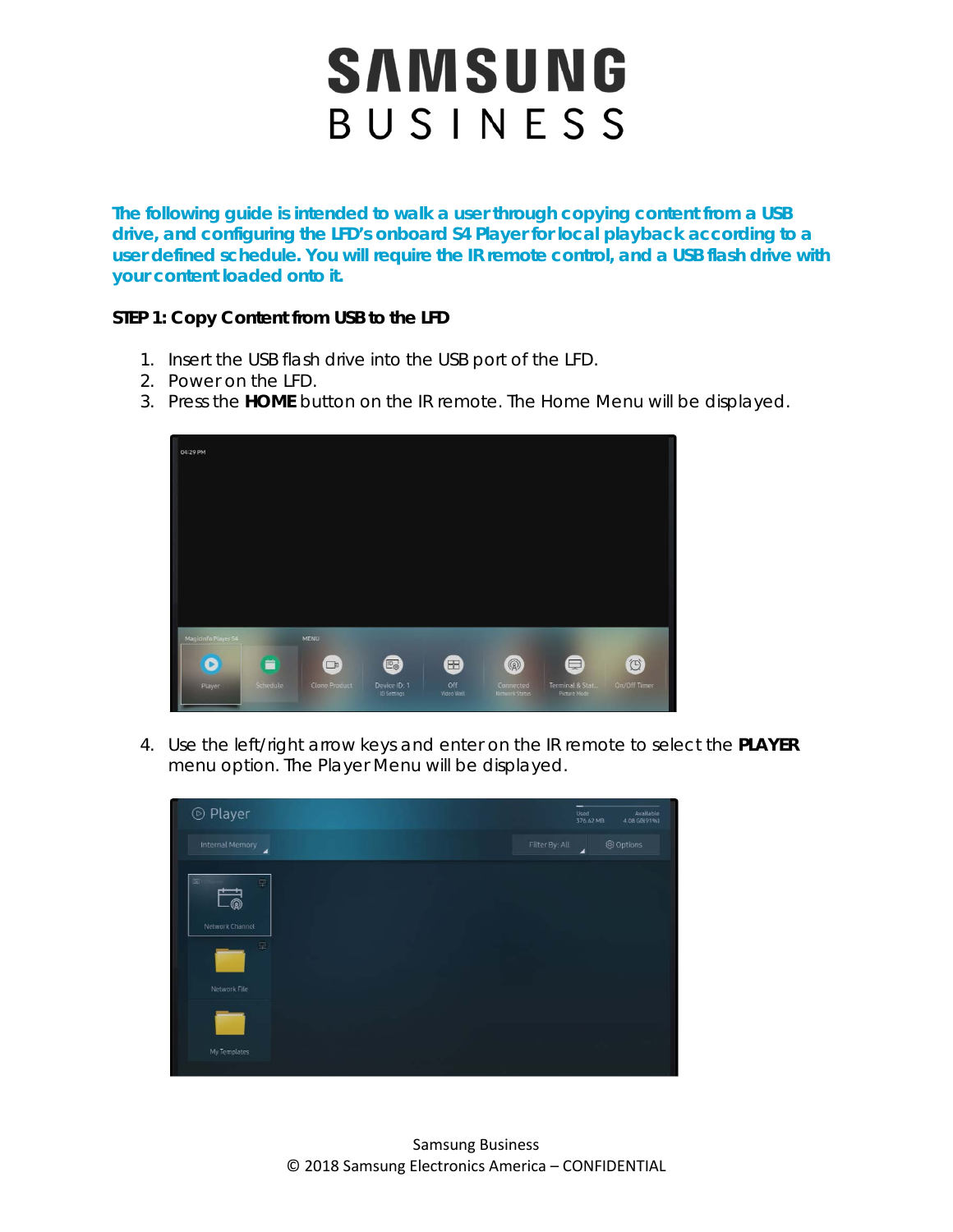5. Using the left/right/up/down arrow keys and enter on the IR remote to highlight and select the **INTERNAL MEMORY** menu option in the upper right corner. The memory location source menu will be displayed.



6. Using the up/down arrow keys on the IR remote to select the name of your USB flash drive. It may be defined by the manufacturers name, not the name given it by the OS. Press enter on the IR remote to select the USB flash drive. The files present on the drive will be shown.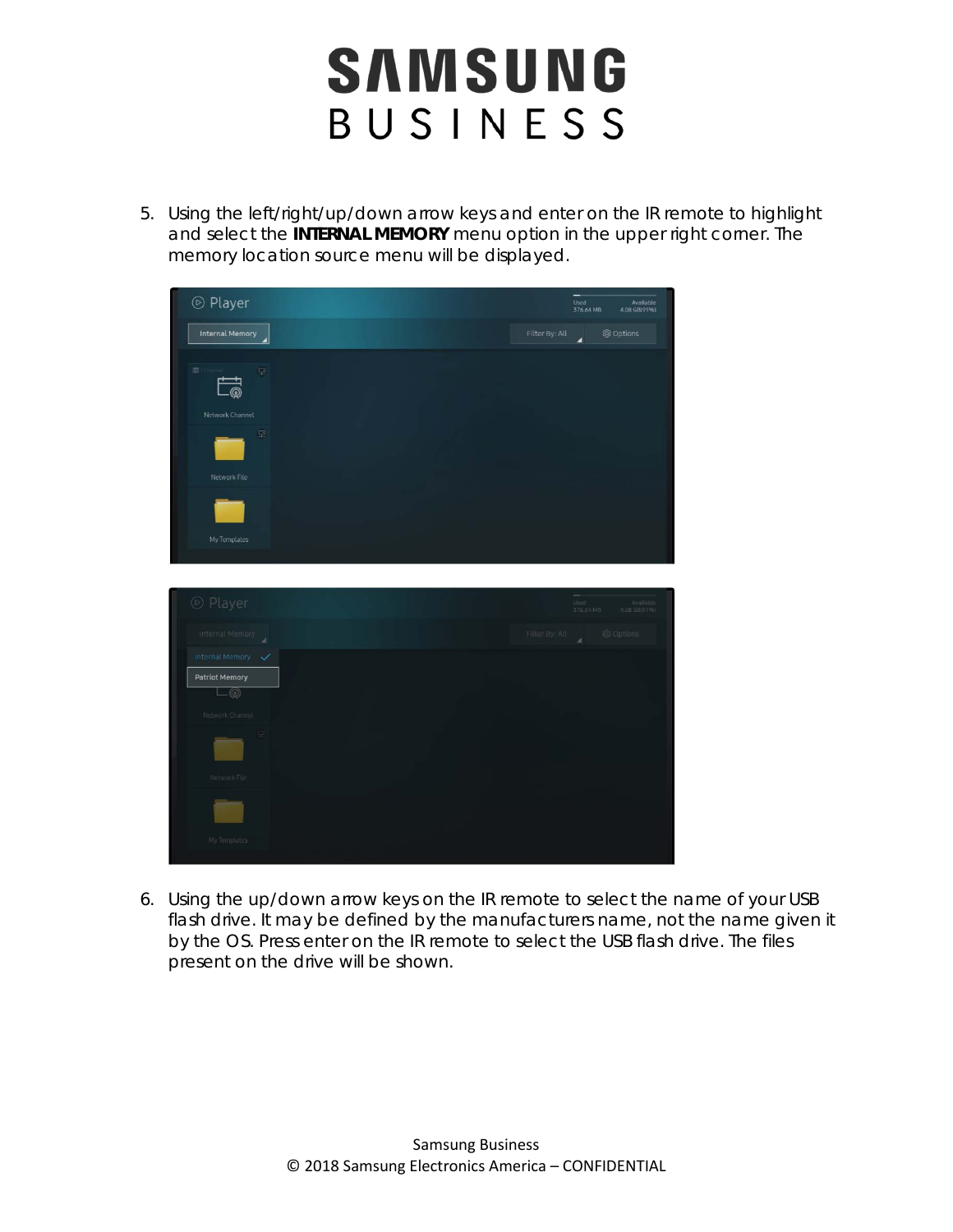

7. Using the arrow keys on the IR remote, highlight the **OPTIONS** menu in the upper right corner, and press enter on the IR remote to select it.

| <b>⊙</b> Player                               |                   |                | Used<br>Available<br>14.42 GB(99%)<br>104.00 KB |
|-----------------------------------------------|-------------------|----------------|-------------------------------------------------|
| Patriot Memory<br>◢                           |                   | Filter By: All | <b>@ Options</b><br>z                           |
|                                               |                   |                |                                                 |
| $\Box$<br>$\overline{\mathbb{R}}$<br><b>®</b> | ø<br>Test Image 2 |                |                                                 |
| Network Channel                               | Test Image 2.JPG  |                |                                                 |
|                                               | 0<br>Test Image 3 |                |                                                 |
| System Volume Information                     | Test Image 3.JPG  |                |                                                 |
| ◎<br>Test Image 1                             |                   |                |                                                 |
| Test Image 1.JPG                              |                   |                |                                                 |

8. The Options menu will be shown. Using the up/down arrow keys on the IR remote, highlight the **SEND** menu option, and press enter on the IR remote to select it.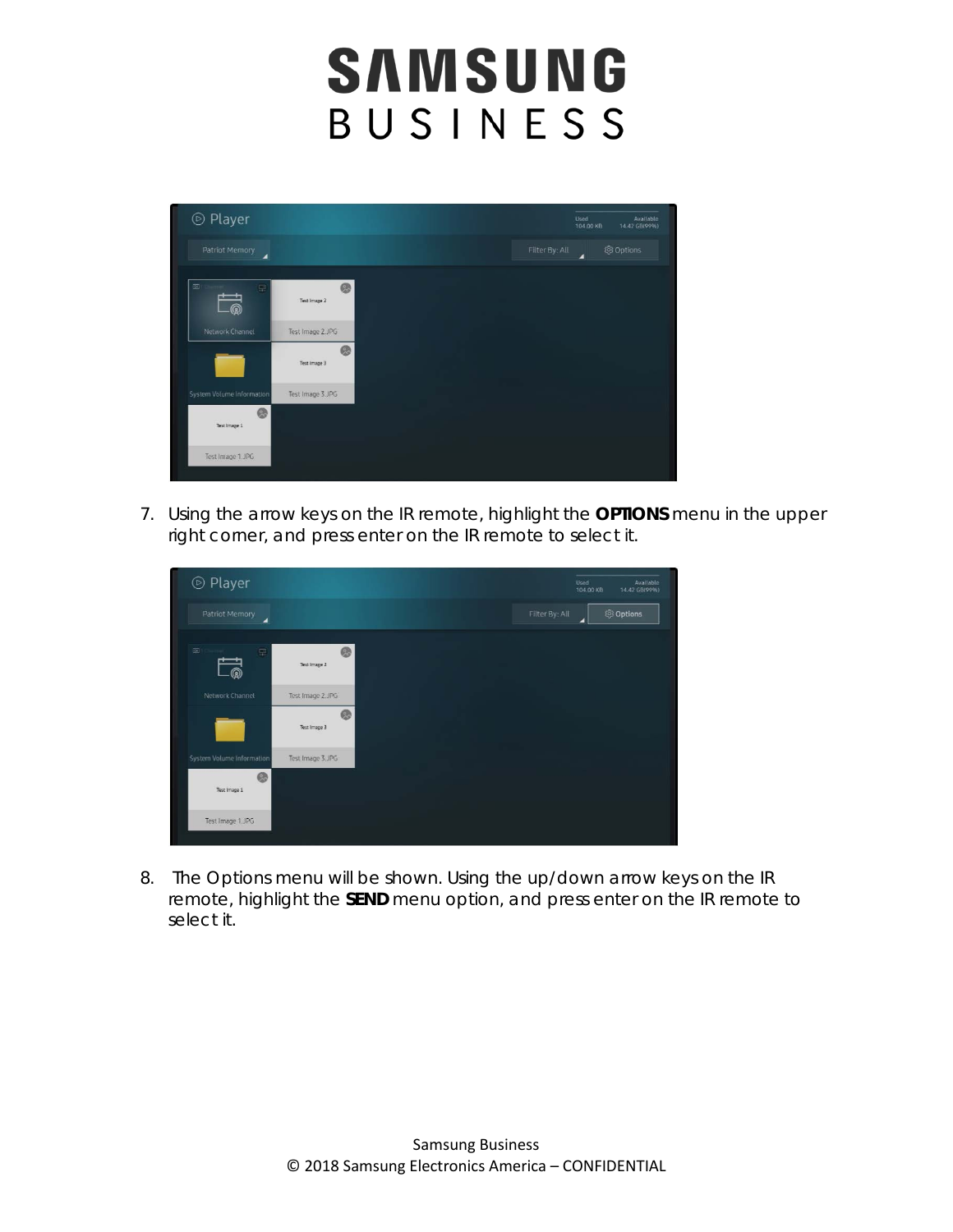

9. Check boxes will appear in the upper left of the icons representing the content files from your USB flash drive. We will be copying all of them onto the onboard storage in the LFD itself, so the USB flash drive may be removed. Using the arrow keys on the IR remote, highlight the **SELECT ALL** menu option. Press enter on the IR remote to select it.



10. A check will appear in all the checkboxes for your content files on the USB flash drive. The Select All menu option will have changed to Deselect All, and the Send menu option will have become active.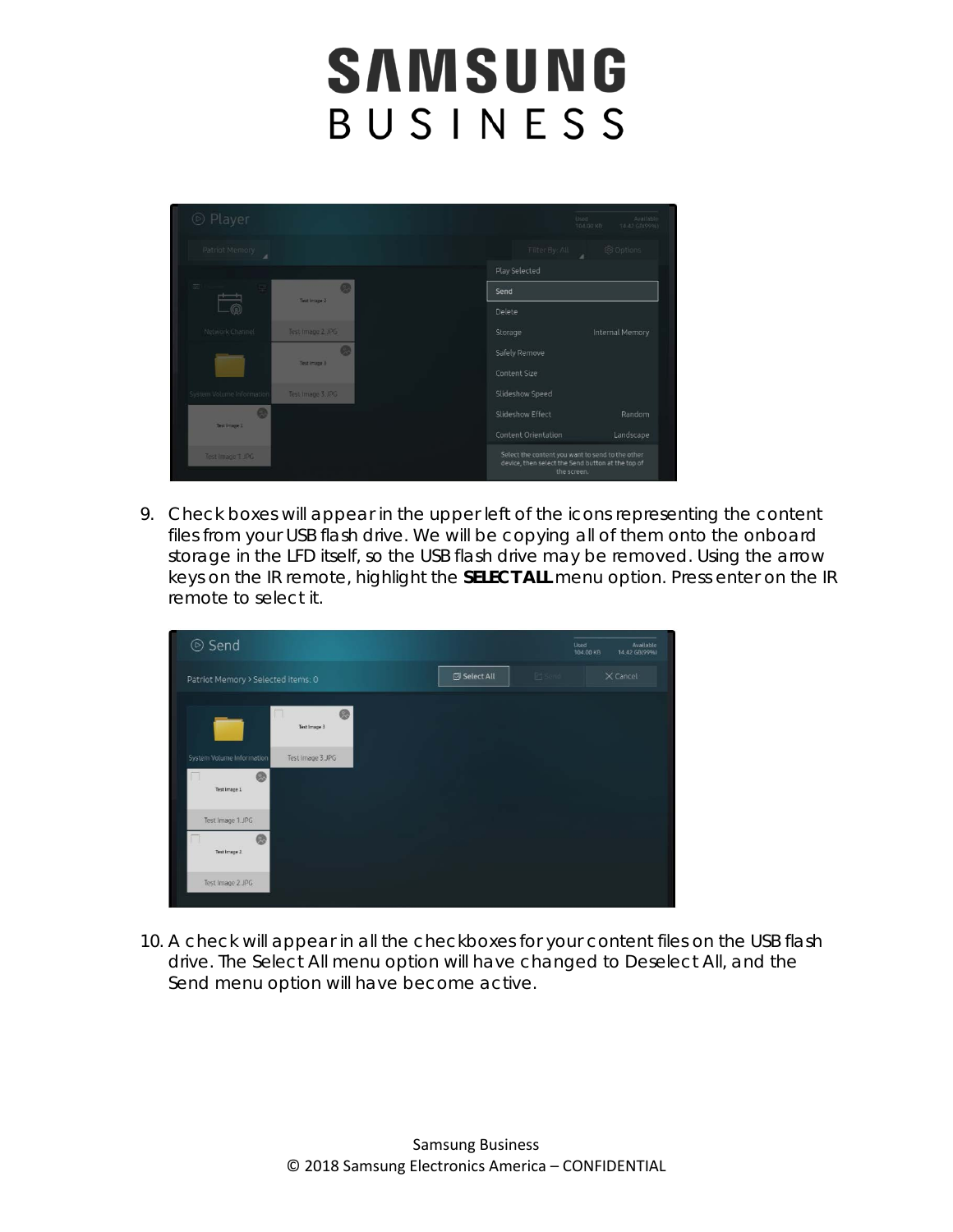

11. Using the arrow keys and enter key on the IR remote, highlight and select the **SEND** menu option. The menu will ask you to confirm that you are copying to the internal memory of the LFD. Press the enter key on the IR remote to select the **INTERNAL MEMORY** option from the menu.



12. The Send menu will display, confirming the details of the operation. Using the arrow keys and enter key on the IR remote, highlight the **START** menu option and select it.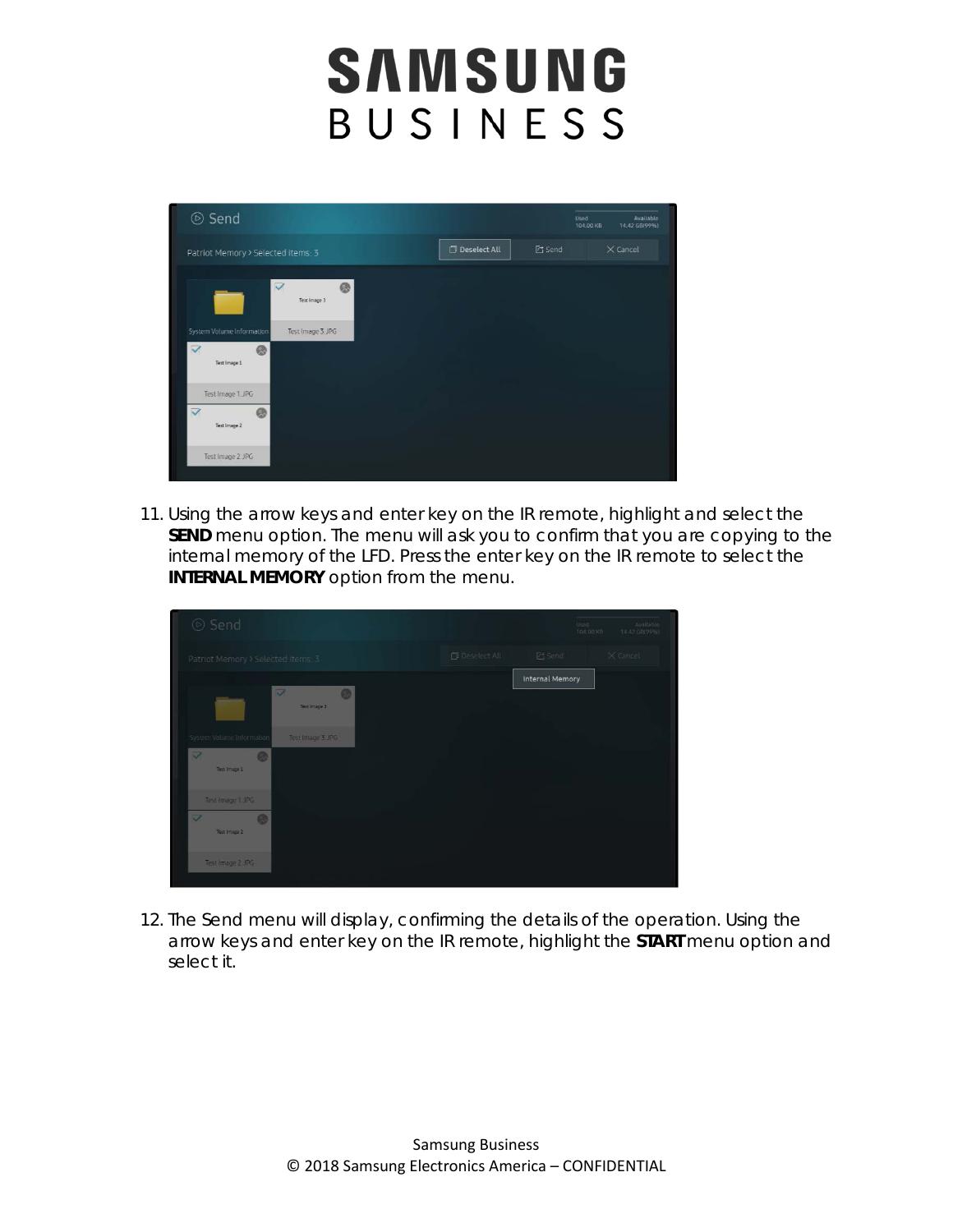| <b>⊙</b> Send                           |                                |                                   |                     |               | Used<br>104.00 KB | Available<br>14.42 GB(99%) |
|-----------------------------------------|--------------------------------|-----------------------------------|---------------------|---------------|-------------------|----------------------------|
| Patriot Memory > Selected items: 3      |                                |                                   | <b>Deselect All</b> | <b>乙</b> Send |                   | $\times$ Cancel            |
|                                         |                                | Send                              |                     |               |                   |                            |
| System Volume Infor                     | Selected items:<br>Total Size: | 3<br>66.32 KB                     |                     |               |                   |                            |
| $\overline{\checkmark}$<br>Test Image 1 | Send To:<br>Available:         | <b>Internal Memory</b><br>4.08 GB |                     |               |                   |                            |
| Test Image 1.JP                         |                                | $\vee$ Start                      | $\times$ Cancel     |               |                   |                            |
| $\triangledown$<br>Test Image 2         |                                |                                   |                     |               |                   |                            |
| Test Image 2.JPG                        |                                |                                   |                     |               |                   |                            |

13. The LFD will transfer the content files from the USB flash drive onto the internal storage of the LFD, displaying a status bar dialog showing progress. The LFD will confirm that all the files were successfully sent. Press the enter key on the IR remote to accept the **OK** menu option and close the menu.

| <b>⊙</b> Send                        |                                                          |                     |               | Used<br>Available<br>14.42 GB(99%)<br>104.00 KB |
|--------------------------------------|----------------------------------------------------------|---------------------|---------------|-------------------------------------------------|
| Patriot Memory > Selected items: 3   |                                                          | <b>Deselect All</b> | <b>C</b> Send | $\times$ Cancel                                 |
|                                      | Send                                                     |                     |               |                                                 |
| $\overline{\mathsf{v}}$<br>Ter       | Successfully sent.<br>Patriot Memory >>> Internal Memory |                     |               |                                                 |
| System Volume Information<br>Test In | Test Image 3.JPG                                         |                     |               |                                                 |
| ▽<br>Ø.                              |                                                          |                     | 100%          |                                                 |
| Test Image 1                         | Total (3/3)                                              |                     | 100%          |                                                 |
| Test Image 1.JPG                     | $\vee$ OK                                                |                     |               |                                                 |
| $\triangledown$<br>۰<br>Test Image 2 |                                                          |                     |               |                                                 |
| Test Image 2.JPG                     |                                                          |                     |               |                                                 |

14. You will now switch back to internal memory. Navigate to the upper left menu option, showing the name of the USB flash drive using the arrow keys on the IR remote. Press enter on the IR remote to display the location menu. Select **INTERNAL MEMORY** using the arrow keys and the enter key on the IR remote.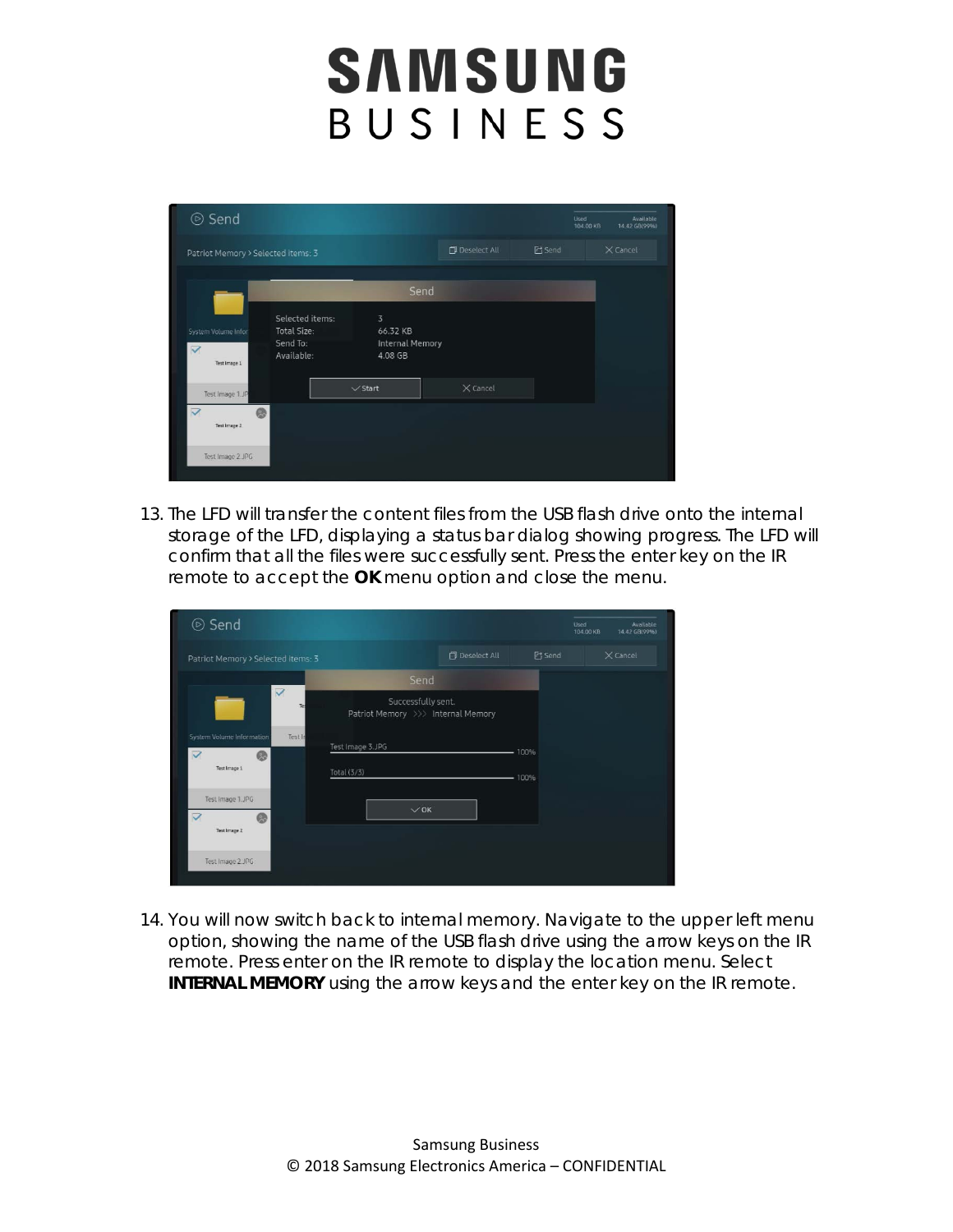| ◎ Player                                       |                    |  |                | Used-<br>104.00 KB | Available<br>14.42 GB(99%) |
|------------------------------------------------|--------------------|--|----------------|--------------------|----------------------------|
| Patriot Memory<br>z                            |                    |  | Filter By: All | ä                  | @ Options                  |
| <b>Internal Memory</b>                         |                    |  |                |                    |                            |
| Patriot Memory<br>$\checkmark$<br>$\mathbb{Q}$ | Ø.<br>Test Image 2 |  |                |                    |                            |
| Network Channel                                | Test Image 2.JPG   |  |                |                    |                            |
|                                                | Ø<br>Test Image 3  |  |                |                    |                            |
| System Volume Information                      | Test Image 3.JPG   |  |                |                    |                            |
| Ø<br>Test Image 1                              |                    |  |                |                    |                            |
| Test Image 1.JPG                               |                    |  |                |                    |                            |

15. This will show the content that was copied. You may now remove the USB flash drive.

| <b>⊙</b> Player      |                   |  |                | Used<br>376.77 MB | Available<br>4.08 GB(91%) |
|----------------------|-------------------|--|----------------|-------------------|---------------------------|
| Internal Memory<br>◢ |                   |  | Filter By: All | $\blacksquare$    | @ Options                 |
| $\Xi$<br>$\Box$<br>⋒ | e<br>Test Image 1 |  |                |                   |                           |
| Network Channel      | Test Image 1.JPG  |  |                |                   |                           |
| 量                    | 0<br>Test Image 2 |  |                |                   |                           |
| Network File         | Test Image 2.JPG  |  |                |                   |                           |
|                      | @<br>Test Image 3 |  |                |                   |                           |
| My Templates         | Test Image 3.JPG  |  |                |                   |                           |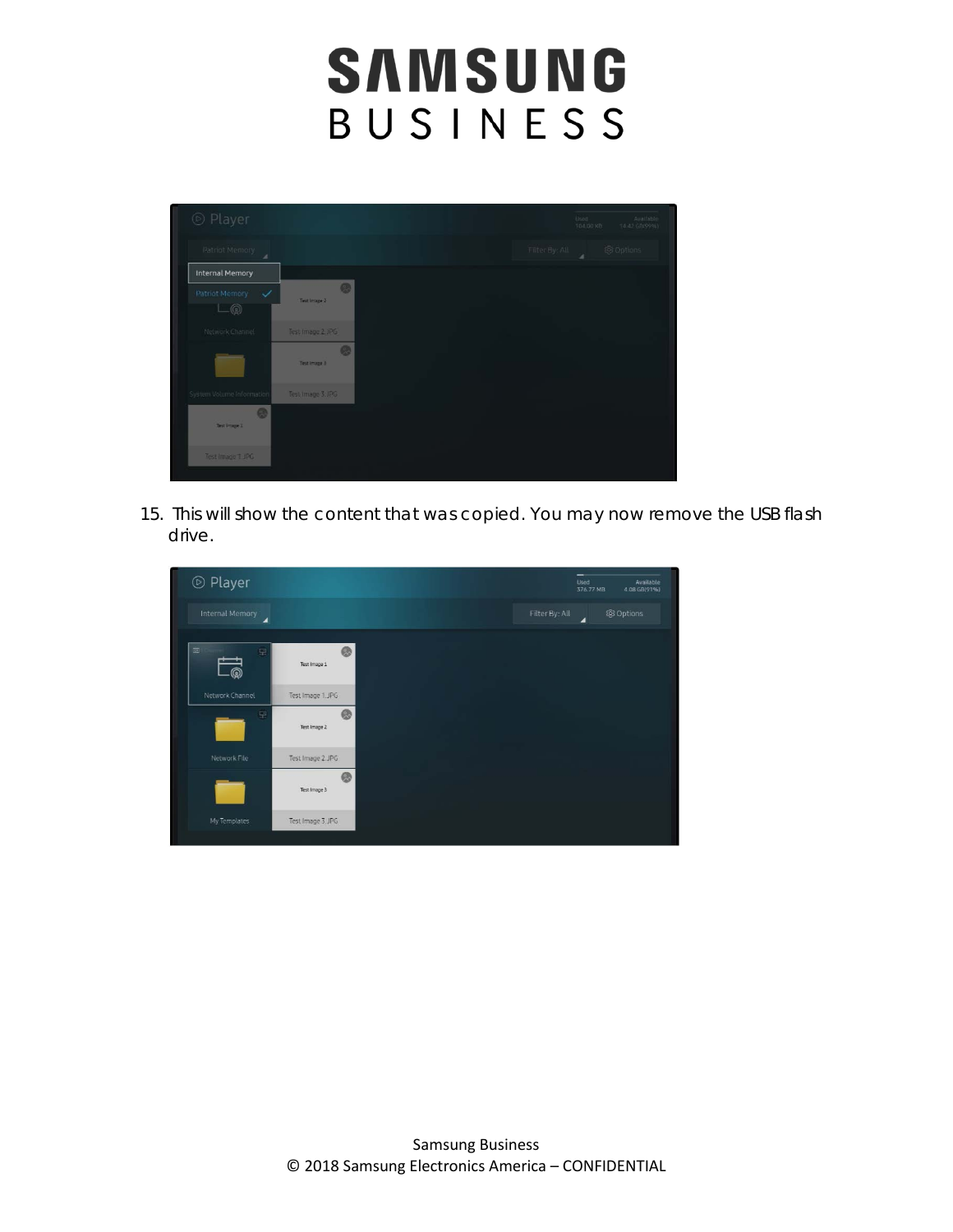#### **STEP 2: Create Schedule on LFD**

16. Press HOME on the IR remote to bring up the Home menu.



17. Using the left/right arrow keys and the enter key, highlight the **SCHEDULE** menu option and select it. This will bring up the Schedule menu.



18. Using the up/down/left/right arrow keys and enter key to highlight the NETWORK menu option in the upper right of the screen and select it. This will display the schedule selection menu.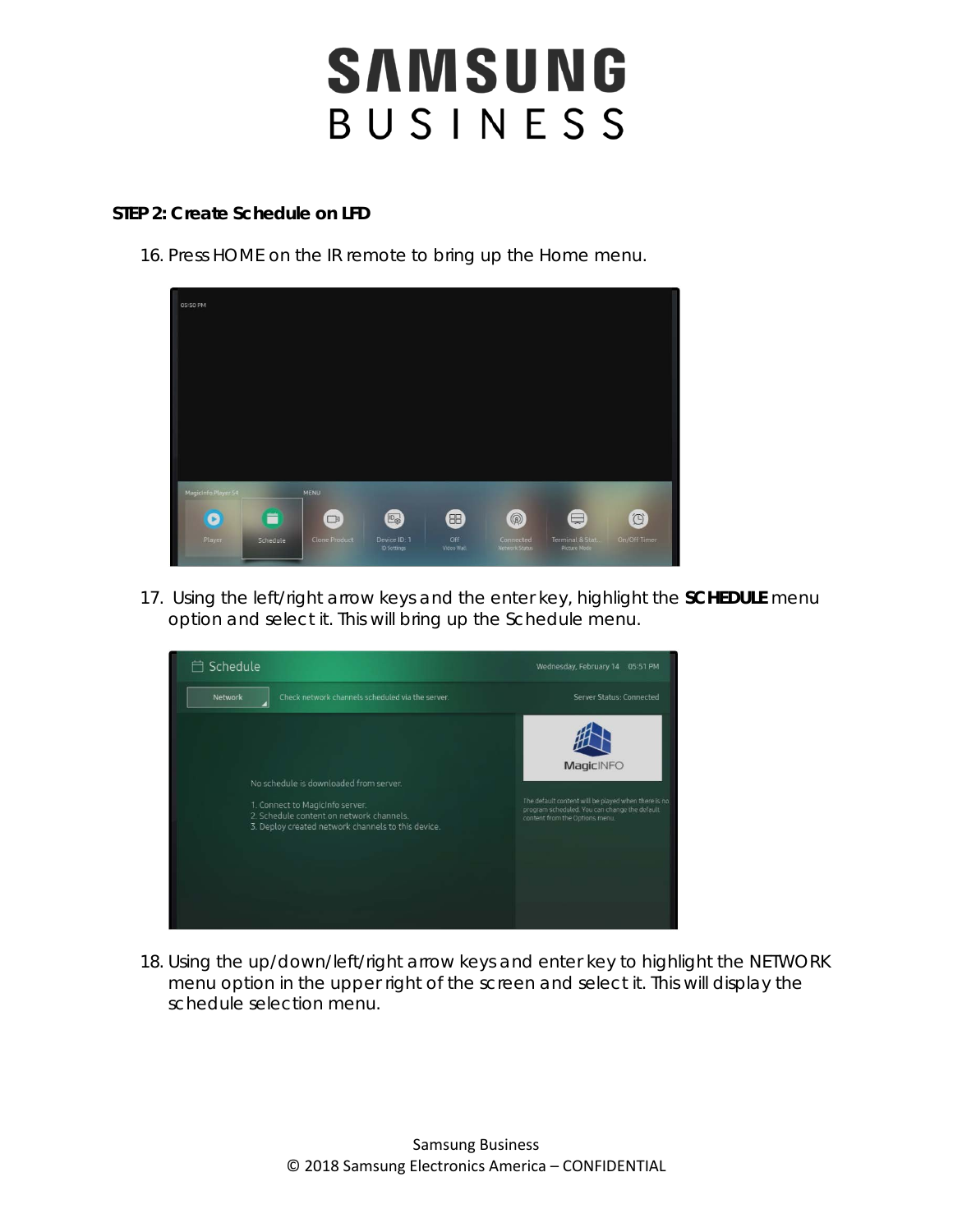

19. Using the up/down arrow keys and the enter key on the IR remote to highlight the INTERNAL MEMORY menu option and select it. This will display the local schedule menu.



20. Three blue channel icons will be shown, with **CH 1** being highlighted. Press **ENTER** on the IR remote to select Channel 1. This will display the channel creation menu.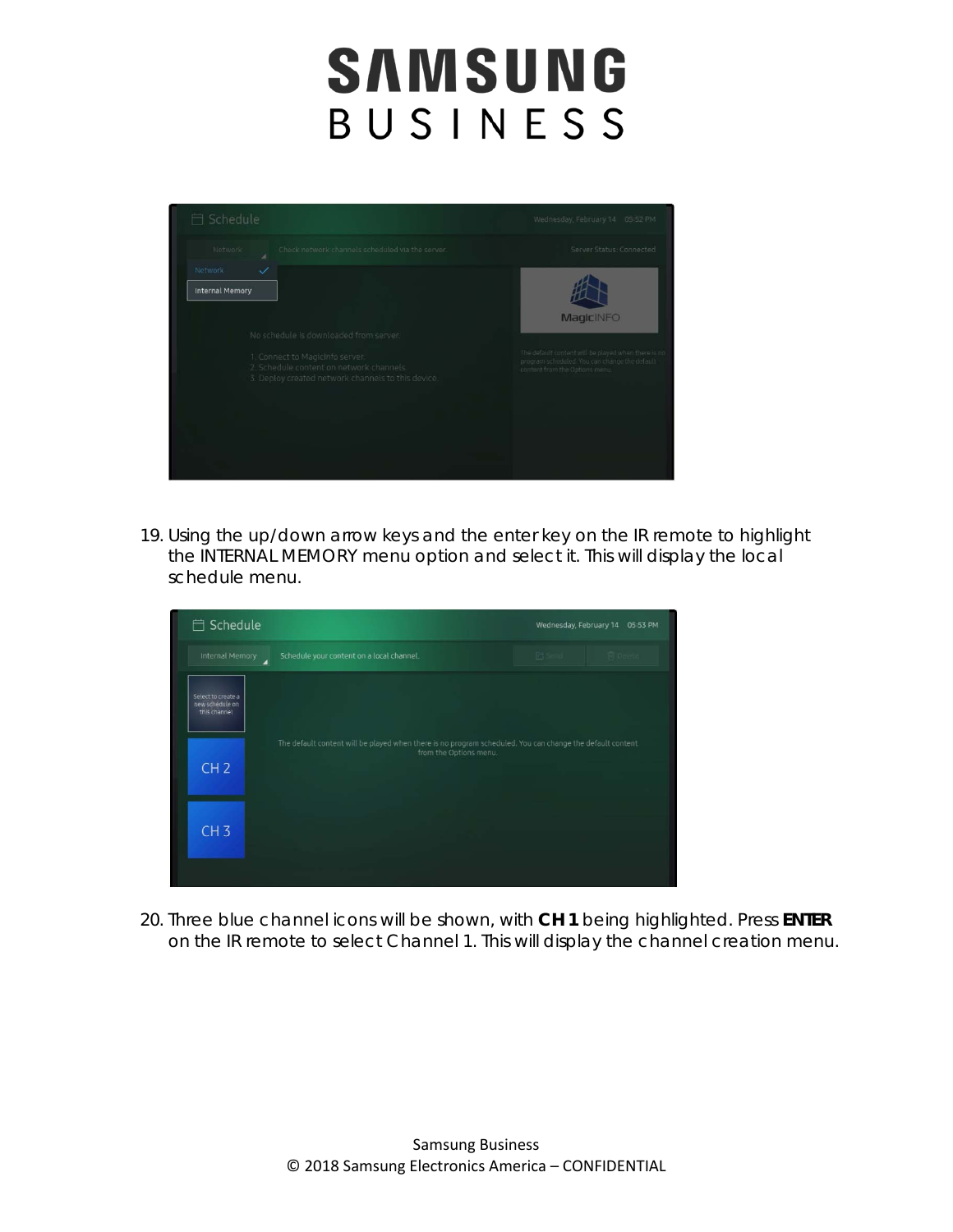| Edit Schedule [CH 1]                                                                                  |          |             |                 | Wednesday, February 14 05:53 PM |
|-------------------------------------------------------------------------------------------------------|----------|-------------|-----------------|---------------------------------|
| Add content to create a program on the channel.<br>Select to add content                              |          |             |                 |                                 |
| Set the times at which this program will start and stop showing on this channel.<br><b>Start Time</b> | 09:00 AM | End Time    | 06:00 PM        | 24 hours                        |
| Check the channel name and the storage location for this program.                                     |          |             |                 |                                 |
| Channel Name                                                                                          | ٠        | Storage     | Internal Memory |                                 |
|                                                                                                       |          | $\vee$ Save | $\times$ Cancel |                                 |

21. Using the arrow keys and enter key on the IR remote to highlight the large box in the upper part of the menu, labeled **SELECT TO ADD CONTENT.** This will display the content file selection menu.

| Add Content                                 |                     | Wednesday, February 14 | 05:54 PM        |
|---------------------------------------------|---------------------|------------------------|-----------------|
| Internal Memory<br>Selected item(s): 0<br>◢ | <b>图</b> Select All | ODone:                 | $\times$ Cancel |
| œ<br>Test Image 1                           |                     |                        |                 |
| Test Image 1.JPG<br>ø<br>Test Image 2       |                     |                        |                 |
| Test Image 2.JPG<br>ø<br>Test Image 3       |                     |                        |                 |
| Test Image 3.JPG                            |                     |                        |                 |

22. All the files that you have copied to the LFD's internal memory will be displayed. Each one will have a check box in the upper left corner. Using the arrow keys and enter key on the IR remote, place a check box into the content file or files you wish to add to this schedule. You may select more than one.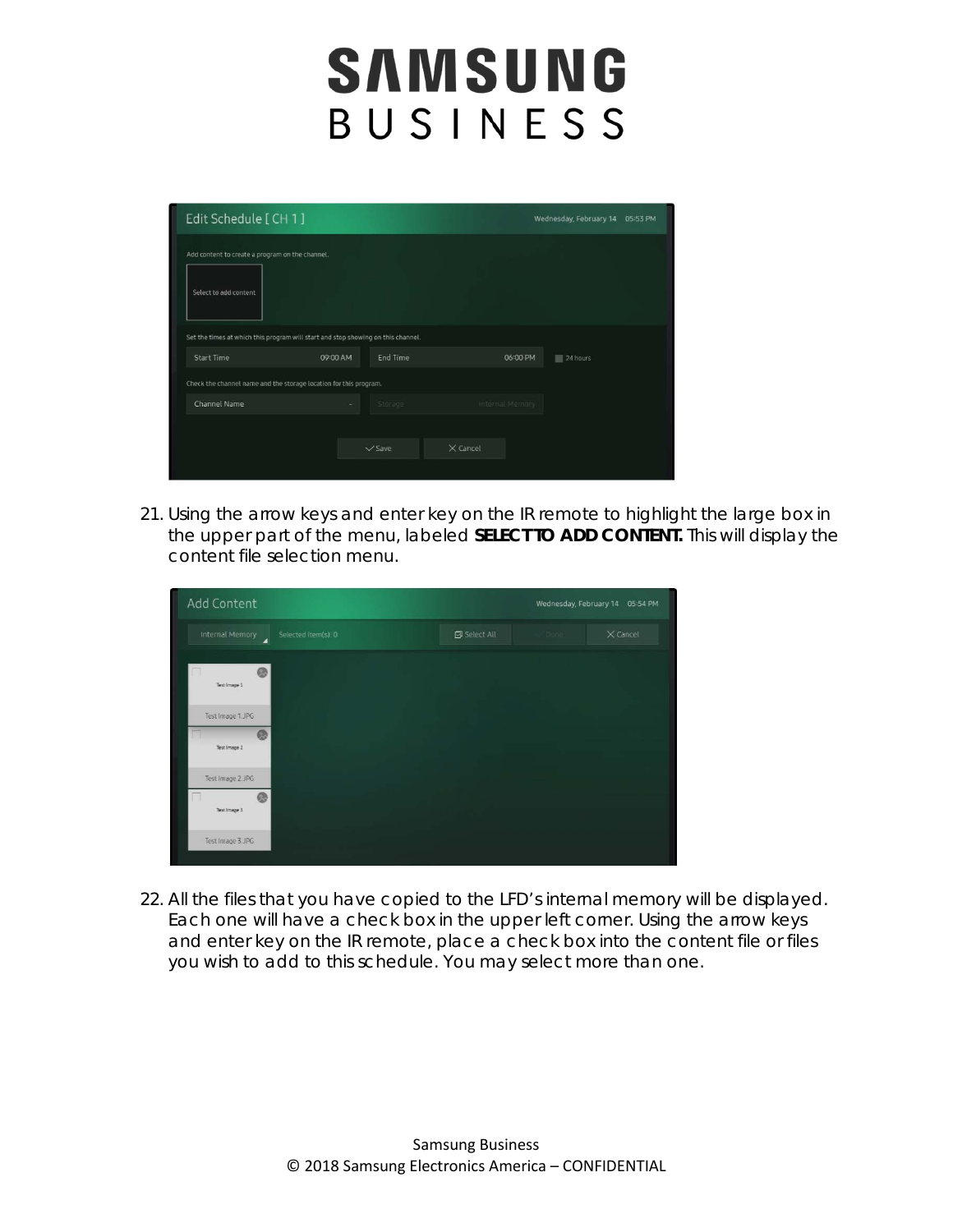| Add Content                                                |                     |                       | Wednesday, February 14 | 05:54 PM   |
|------------------------------------------------------------|---------------------|-----------------------|------------------------|------------|
| Internal Memory<br>◢                                       | Selected item(s): 3 | <b>D</b> Deselect All | $\vee$ Done            | $X$ Cancel |
| $\triangledown$<br>e<br>Test Image 1                       |                     |                       |                        |            |
| Test Image 1.JPG<br>$\triangledown$<br>⊛<br>Test Image 2   |                     |                       |                        |            |
| Test Image 2.JPG<br>$\overline{\vee}$<br>®<br>Test Image 3 |                     |                       |                        |            |
| Test Image 3.JPG                                           |                     |                       |                        |            |

23. Using the arrow keys and the enter key on the IR remote, highlight and select the **DONE** menu option in the upper right. This will return you to the channel creation menu. Your selected content files will now be shown as added to the schedule.

| Edit Schedule [CH 1]                                                             |                   |                   |                   |                 | Wednesday, February 14<br>05:55 PM |
|----------------------------------------------------------------------------------|-------------------|-------------------|-------------------|-----------------|------------------------------------|
| Add content to create a program on the channel.                                  |                   |                   |                   |                 |                                    |
| Select to add content                                                            | ø<br>Test Image 1 | ø<br>Test Image 2 | ø<br>Test Image 3 |                 |                                    |
|                                                                                  | 00:05             | 00:05             | 00:05             |                 |                                    |
| Set the times at which this program will start and stop showing on this channel. |                   |                   |                   |                 |                                    |
| <b>Start Time</b>                                                                | 09:00 AM          | End Time          |                   | 06:00 PM        | 24 hours                           |
| Check the channel name and the storage location for this program.                |                   |                   |                   |                 |                                    |
| Channel Name                                                                     |                   | Storage           |                   | Internal Memory |                                    |
|                                                                                  |                   |                   |                   |                 |                                    |
|                                                                                  |                   | $\vee$ Save       | $\times$ Cancel   |                 |                                    |
|                                                                                  |                   |                   |                   |                 |                                    |

This screen will have several options. You can use the arrow keys and enter key on the IR remote to select and modify each of these to suit your desired schedule.

- Under the icon for each piece of content, you will see a time in minutes and seconds.
- Below the content icons and their duration settings, are menus for the start and stop time for this group of content items. They can be changed to suit when you want the selected content to begin and end.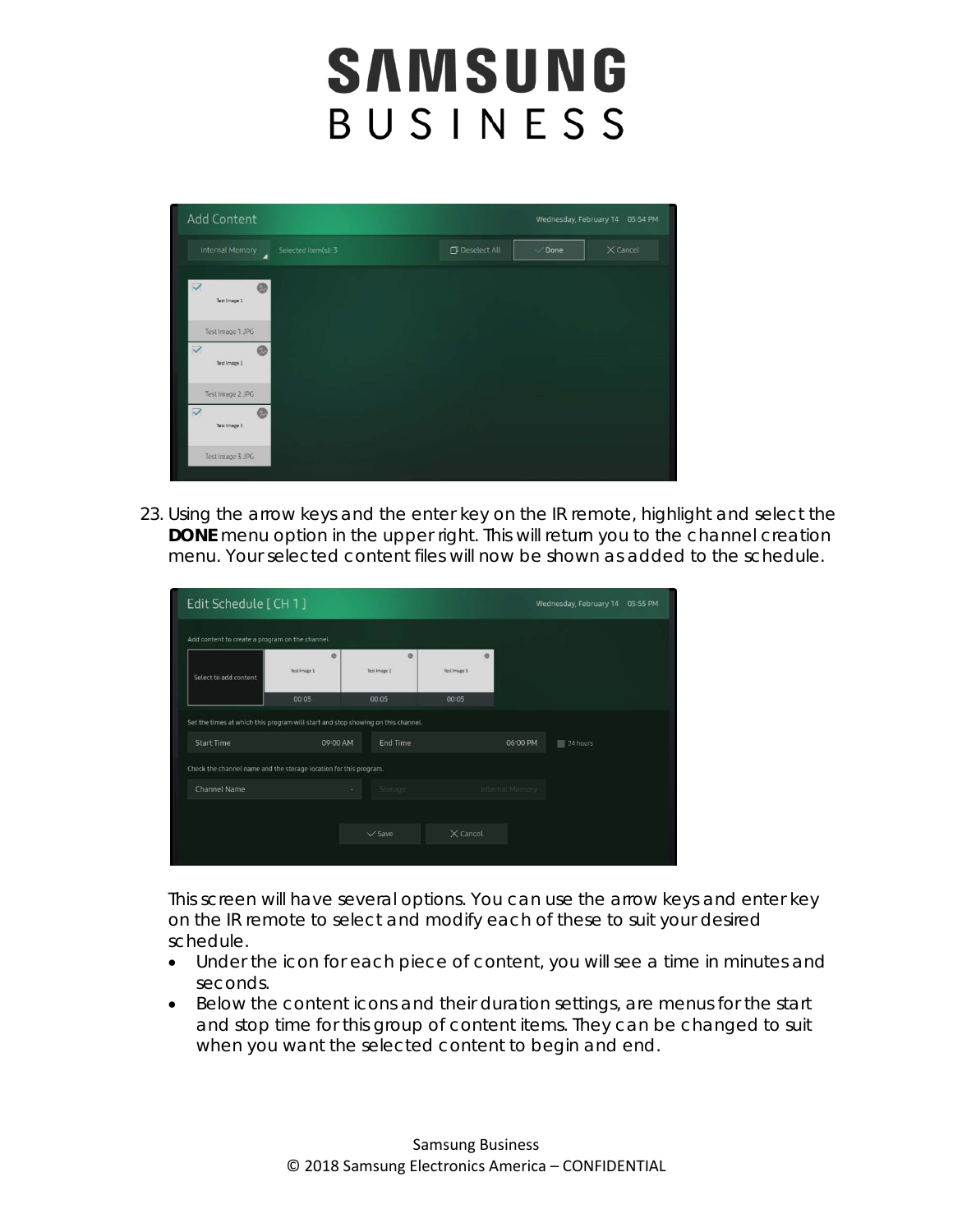24. After the schedule is configured the way you want using the arrow keys and enter key on the IR remote, highlight and select SAVE at the bottom of the channel creation menu.

| Edit Schedule [ CH 1 ]                                                           | Wednesday, February 14<br>05:56 PM |                   |                   |                 |          |
|----------------------------------------------------------------------------------|------------------------------------|-------------------|-------------------|-----------------|----------|
| Add content to create a program on the channel.                                  |                                    |                   |                   |                 |          |
| 3 Items                                                                          | Ø<br>Test Irrage 1                 | ø<br>Test Image 2 | ø<br>Test Image 3 |                 |          |
|                                                                                  | 00:05                              | 00:05             | 00:05             |                 |          |
| Set the times at which this program will start and stop showing on this channel. |                                    |                   |                   |                 |          |
| <b>Start Time</b>                                                                | 09:00 AM                           | End Time          |                   | 06:00 PM        | 24 hours |
| Check the channel name and the storage location for this program.                |                                    |                   |                   |                 |          |
| Channel Name                                                                     | ٠                                  | Storage           |                   | Internal Memory |          |
|                                                                                  |                                    |                   |                   |                 |          |
|                                                                                  |                                    | $\vee$ Save       | $\times$ Cancel   |                 |          |
|                                                                                  |                                    |                   |                   |                 |          |

25. You can add additional content items as needed. When done, you have completed the schedule channel, and you are now ready to start playback.



26. Press **HOME** on the IR remote control go return to the Home menu. Using the left/right arrow keys and the enter button on the IR remote, and highlight and select the **PLAYER** menu item.